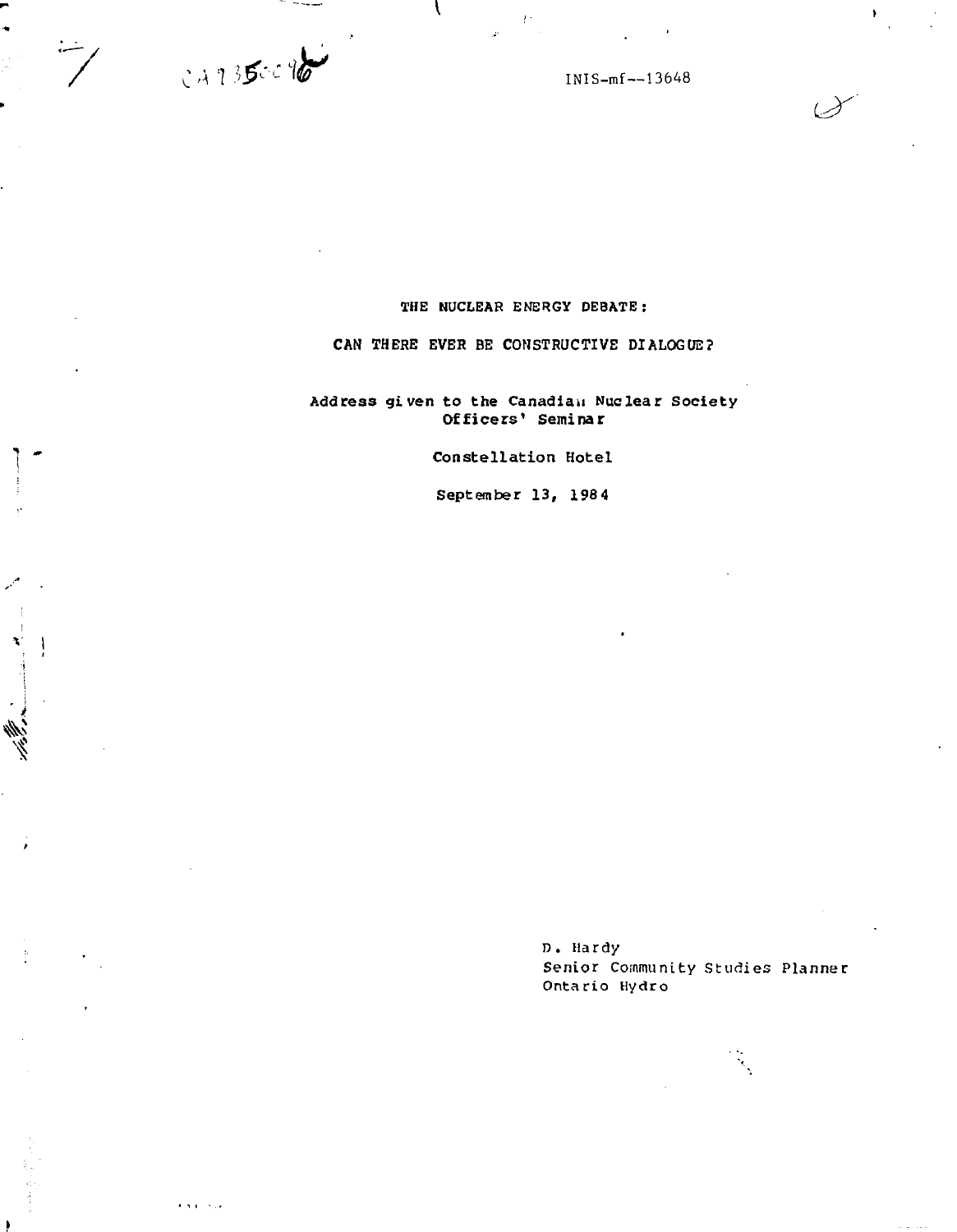I don't know how many of you have noticed, but it seems there is an occupational hazard faced by nuclear energy supporters which has not heen identified by the AECB or Ministry of Labour. Our Health and Safety people haven't got a name for it yet, and it needs one, so I'm going to call it "party nuclearitis".

:

In non-medical terms, party nuclearitis is what happens to nuclear workers after they announce they are pro-nuclear.at a cocktail party. It's an affliction we encounter many times and its symptoms are as follows.

First, you are singled out *as* the only one who hasn't described what you do for a Jiving. Your announcement that you work for Hydro or AECL brings on the second symptoms. Now, the second symptoms involve the people listening to you. Half the people listening to you immediately conjure up images of a nuclear energy supporter as someone who is unkind to dogs and teases small children. They find the fisrst reason they *can* to slide away and put more ice in their drinks.

The other half take on the characteristics of white corpuscles. Armed with knowledge from every article about nuclear energy ever published by Harrowsmith and Time magazines, they proceed to tell you why nuclear energy is wrong. You find you can fight them off with reliability, safety and environmental impact statistics, but you can't quite convince them that nuclear energy is inherently right and the way we ought to go. After three hours you are drained and exhausted  $-$  this, my friends, is •party nuclearitis".

Party nuclearitis would seem to be a harmless occupational hazard if it was isolated and short lived. However, I suspect it is a more widespread problem that stems from the strong feelings of some members of the public about what is morally  $r<sub>z</sub>$ ght and wrong. For the next few minutes I will investigate this problem by sharing a few thoughts about why we can't establish closure, or at least constructive dialogue, in the nuclear energy debate. I'll also talk about what some people in the nuclear energy industry are doing about it. And, in the process, I'll provide a few interesting details about our involvement with a group known as the Interfaith Program for Public Awareness of Nuclear Issues.

Why can't we obtain closure in the nuclear energy debate?

Let me answer by making two observations. First, our nuclear proqram is probably the finest in the world. It provides us with relatively inexpensive electricity. It is safe, environmentally beniqn, and, through the efforts of AECL we have a safe way to dispose of the waste. My second observation is that perceptions of nuclear energy for some members of the public are completely out of sync with the realities. For example, since Three Mile Island Canadian public support for nuclear energy has varied between 48 and 69 percent in favour of nuclear energy. Our surveys indicate that an average 61 percent of those surveyed are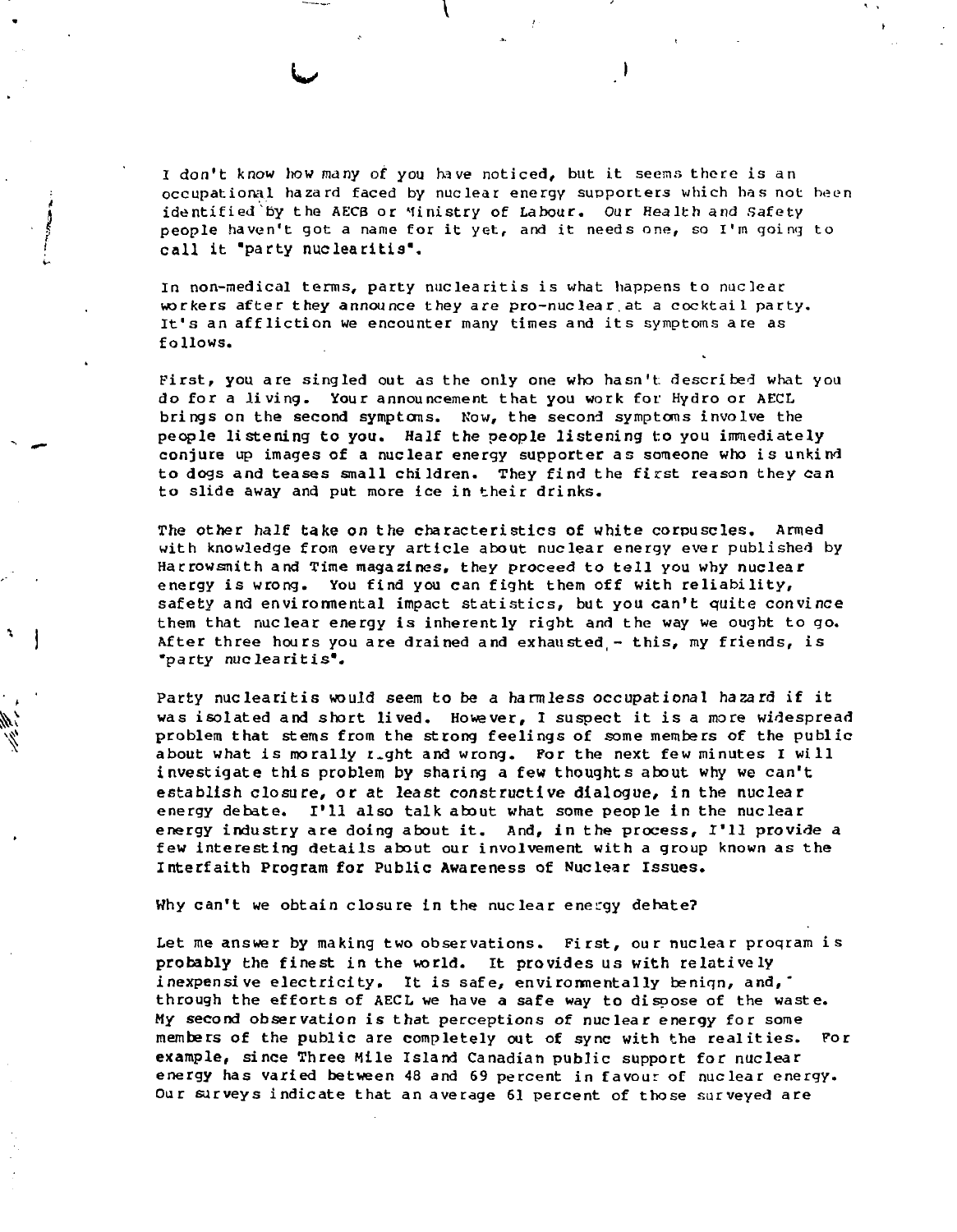.<br>Prast mason

r.

.\*

 $\mathbf{x}^* = \mathbf{1}$ 

*t*

cither strongly in favour or somewhat in favour; 26 percent are aoncwhat opposed or strongly opposed and the rest have no opinion. On the surface having a 61 percent majority favouring nuclear power is not bad. For those of us who keep track of whether we're winning or loosing on the basis of opinion polls, 61 percent might be reason to rejoice. However, for those of us who view the outcomes of public hearings and government decisions as yardsticks to measure the success of the nuclear industry, 26 to 52 percent still opposed causes some concern.

Why haven't we been able to make any in-roads in dealing with the concerns of those strongly opposed to nuclear energy?

Well, our usual diagnosis of public perception problems is limited to observations that people are not well educated about technical matters, they don't understand the facts, or they are given too much emotional misinformation by anti-nuclear groups. I believe Bernard Cohen goes as far as suggesting that the nuclear industry is beinq persecuted by the New York Times. Our usual solution is to generate more facts and disseminate those facts to more people.

While this is fine, as far as it goes, I think that in addition we ouqht to be looking hard for the root causes of why 26 percent are concerned about nuclear energy.

: If we do I think we'll find that a major cause has to do with the fact : that serious moral and ethical questions are being asked and not being answered satisfactorily, such as: "Are the risks of nuclear energy really worth it?"; "What about future generations?"; "Does nuclear energy violate our trust to the creator?"; "Is nuclear energy really appropriate technology?"; and so on. In fact, most individuals or members of interest groups who have an opinion about nuclear energy also have an opinion about the morality of nuclear energy and there are strong differences of opinion between people who have concluded that nuclear energy is or is not morally acceptable.

If the concerns about morality were confined to idle chatter at a cocktail party or personal reflection, our traditional response might still be sufficient. However, these moral and ethical issues tend to find their way into forums where public decisions are made, and in the past few years all Canadian boards and commissions reviewing maior nuclear energy matters have considered moral and ethical issues as-part of their mandate. In fact, moral and ethical issues are not only considered but have an influence on the outcome of nuclear related decisions.

If the problem we're facing is answering the moral and ethical questions or convincing people our answers are sound, why haven't we been able to answer the questions to their satisfaction or at least achieve constructive dialogue? I suggest we're having this difficulty because the nuclear energy debate is much more complex than we previously thought.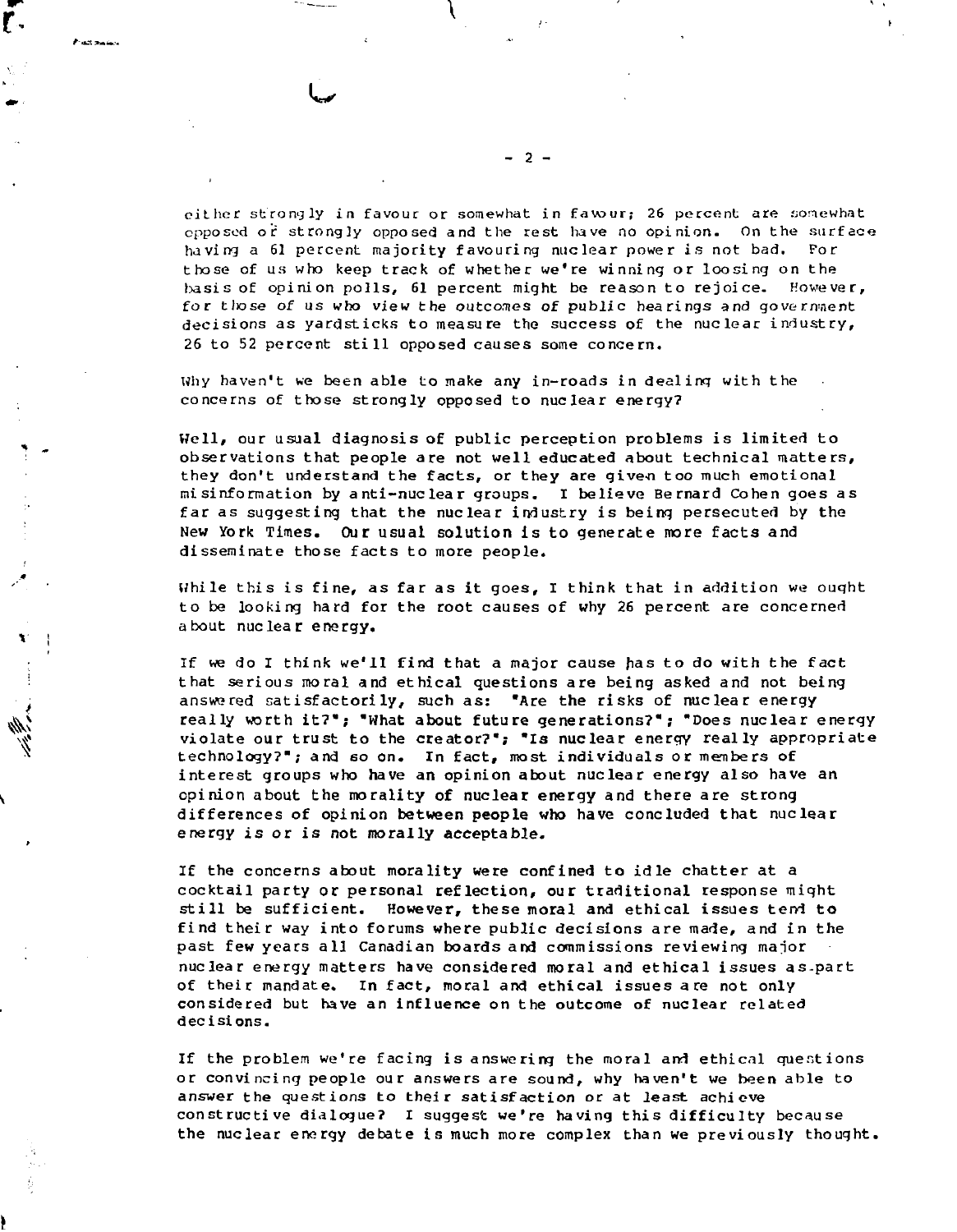$\mathcal{E}_{\mathcal{A}}$ 

**For example, a few years ago the CHA hold a seminar on moral arvl ethical issues related to nuclear energy generation. The keynote speaker was** Dr. George Pickering, University of Detroit, who shared some key insights **about nuclear energy. He said that understanding nuclear energy issues is not** *an easy* **job because the questions we're asked are difficult. Pickering suggested that the technical complexities of nuclear energy are at least matched by the ethical conplications and no one should expect either simple understandings or easy resolutions.**

**- 3 -**

**One can get a clear picture of the ethical complications when addressinq questions related to a nuclear waste disposal facility. It's not easy to answer the question of how to deal with the rights of local people vs the rights of the public at large when decisions about sites are required. How do we balance probablistic vs perceived risk? What are our obligations to our children's children? For some of these questions there may be no answers and for others there may be many or conflicting answers. These same questions can also be asked of any human activity.**

**While Pickering pointed out that the questions are difficult, Dr. Ed Beahm from Oakridge Labs in Tennessee has gone even further by suggesting that the whole nuclear energy debate can be classified as a "technoethical debate" involving technology, values and, rights. He asserts that we have always had, 'within technology, a sort of ritualistic ethic for such things as honesty in our dealings with people and in our treatment of data and we have always had a free exchange of information as part of our ritualistic scientific-technological ethic." He's quite right. Energy Probe and other anti-nuclear groups are using the same information to make their case as we do to make ours. It is &/e who ensure they are given all the scientific and technological facts. "Now, however, we are in a time in which greater ethics of technology is starting to emerge." As such an ethics of technology would call for the sorting and evaluation of facts, rights and values as they interact with technology. It is a kind of evolution of the anti- vs pro-argument.**

**Why haven't we been able to answer the questions and establish closure? A whole other set of reasons is apparent. One major reason has to do with the cultural and political complexities of the debate. You may notice, for example, that sometimes no matter how sound your thinking, you will not be listened to because of who you are and how the listener view3 the world.**

**Michael Thompson writing from the International Institute for Aoplied** Systems Analysis in Austria analyses this aspect of the debate from a **cultural perspective. In looking at risks he asks, why do some peooJe view risks of nuclear energy differently than others? He suggests that within society, different communities have different beliefs and convictions about how the world is and how the world should be. He calls these "moral communities\*. If you are not a member of a particular nioral community, you do not appear credible to that particular community. Thus, Bernard Cohen may see anti-nukes as eco-maniacs or eco-nuts, and they may call him a few adjectives which I'd be embarrassed to state.** Each person is committed to his own moral community and the rightness of

 $\overline{\phantom{a}}$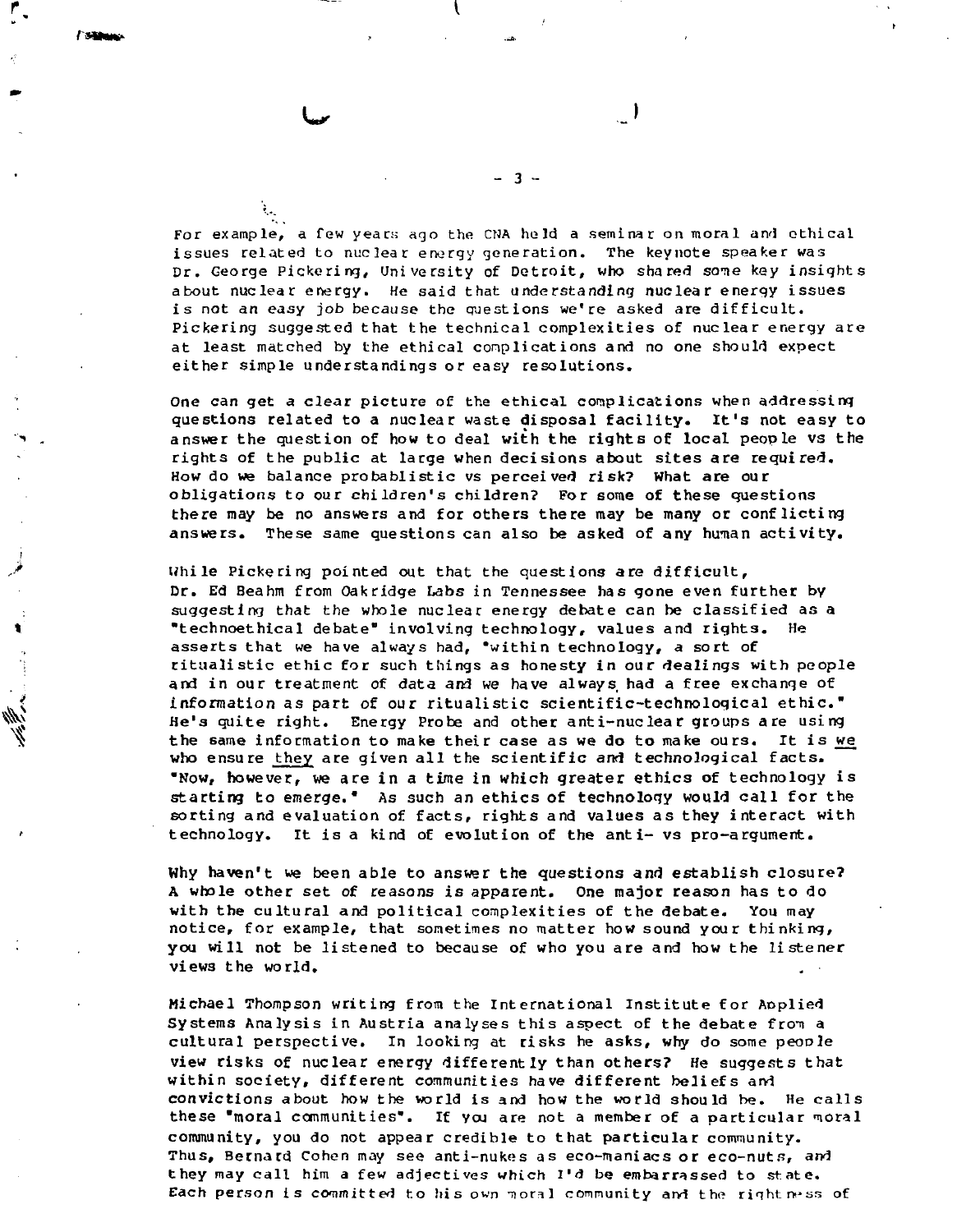which rationality is right is bound to be wrong." This might exnlain why, when we are debating Energy Probe, the industry representative tries to convince the public of the appropriateness oE nuclear due to the safe design of the reactor vessel while on the same platform the anti-nuclear representative talks of the value of soft-technology. Both are appealing to a different community.

With respect to the "political dimension" of the nuclear energy debate, Christine Hoff of the Hastings Centre in New York has observed a lot of ideology and righteous thinking are tied into the nuclear energy debate. For example, rational discussion about these issues is often clouded by ideological positioning. In agreement with Michael Thompson she states, that being morally right means holding "correct" views on various matters. According to Hoff, we've seen a kind of "ideological political diversion\* of ethics. Where, being "morally right" means holding an enlightened set of principles - to hold correct views on gun control (-pro), bussing (-pro) and nuclear weapons disarmament (-pro) or holding correct views on ecology (-pro), abortion (-pro) and to be anti-nuclear energy. You are perceived to be in a morally disadvantageous position if you held "objective" views or were taking time to work the problem through. And, you appear to be morally confused if you are anti-nuclear weapons and pro-nuclear energy!

Where is this all getting us?

It's my belief that there might be better ways for society to address these issues. To begin with, we might look for points of agreement and disagreement and use these points to begin reasoned discussion and conflict resolution. If we're looking for possible areas of agreement, for example, I believe that persons both within and external to the nuclear industry are concerned about the sanctity of life and concerned about making the future a safe place for our children to grow up in. We may disagree with how this should be done, but we are at least starting from a set of values we can agree are important. Are there other values we can agree upon?

With respect to the "political diversion of ethics," everyone has his or her own view about the morality of nuclear energy. However, people shouldn't expect that their personal moral view will be a good indicator of morally appropriate public policy. According to John O'Brien of Brookhaven National Labs "to be serious about minimizing the conflict and deal with moral and ethical issues, both sides must:

- acknowledge there may be middle ground options, and that a middle ground opinion is not necessarily opposed to your own.
	- acknowledge that the other side has facts which mush be con sidered.

**- 4 -**

J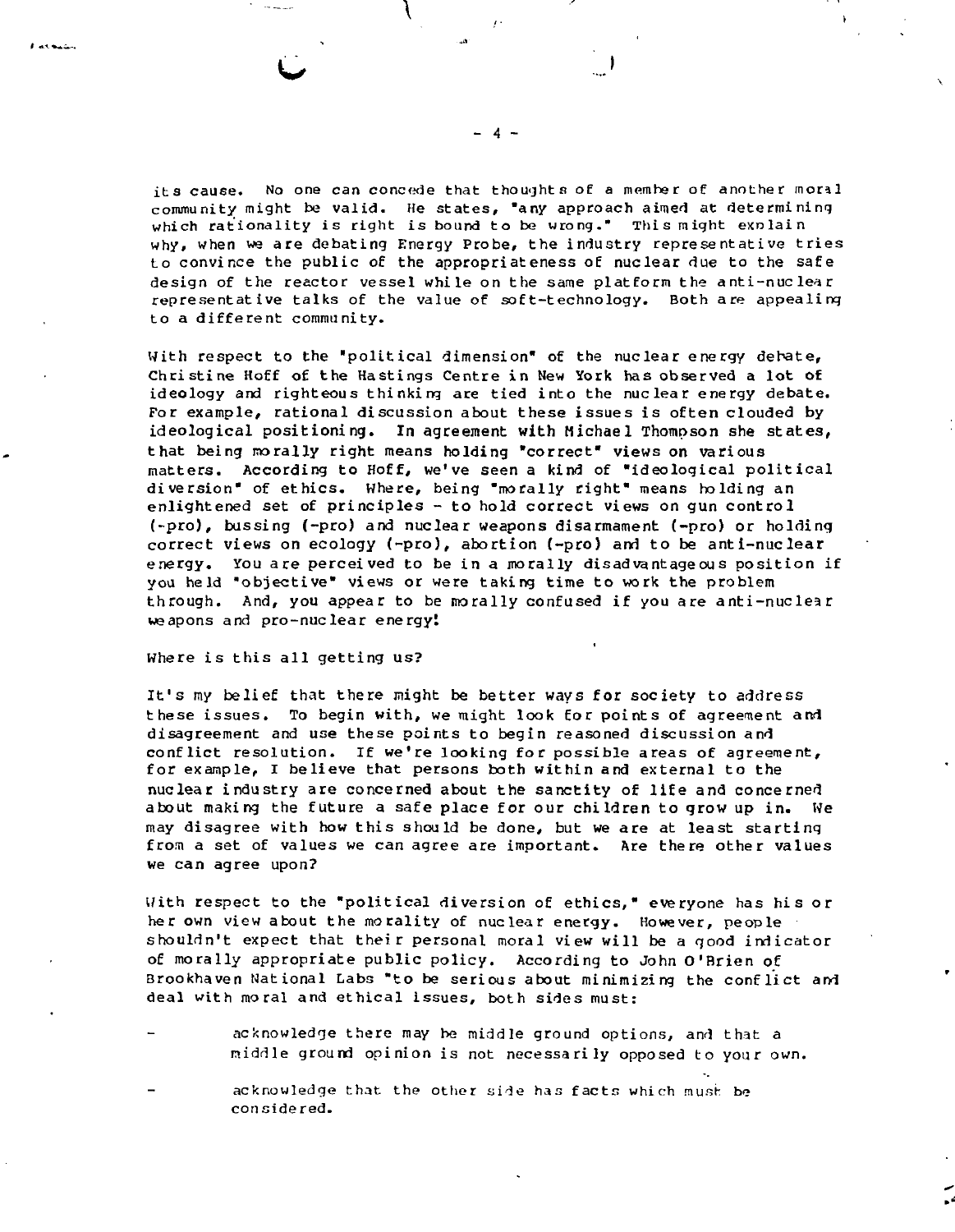$\ddotsc$ 

acknowledge that some issues are linked to the nuclear debate **and others are not, and should not be allowed to cloud the issues.**

 $\cdot$ 

 $\begin{array}{c} \hline \end{array}$ 

**With this in mind I think that nuclear energy can stand on its own as a morally legitimate energy source when given a full examination and fair hearing.**

**For example, through our waste management studies and follow-through efforts, we are fulfilling our obligation to future generations. In addition, the probabilistic risks of nuclear energy are much less than those risks created by other human activities. And, through public hearings, perceived risks do become part of the risk/benefit calculations. As for the accusation of being too complex for comprehension - nuclear energy may be complex, but it is by no means beyond human capabilities.**

**With this in mind, a number of people have tried to improve the quality of dialogue about these issues.**

**The CNA, for example, has tried to facilitate better informed decision-making and in the process has investigated whether there is any way to reduce the polarized nature of the debate. They have focused on establishing dialogue with people from universities and churches who are well versed in philosophy and theology. They looked inwardly by sponsoring a "Seminar on Moral and Ethical Issues Relating to Nuclear Energy Generation, in 1980". And, in 1981, they initiated the Ethics and Energy Newsletter as a vehicle for sharing findings and ideas and investigating ethics issues associated with energy and technology.**

**In the same year, they held a Seminar on Theoloqy and Energy for nuclear industry representatives and clergy. Since then, they have engaged in a pro-active plan to contact all Canadian church and university groups involved in the discussion of ethics issues, with the intent of listening to what they had to say. Those are a few of the things the CNA has done.**

**Ontario Hydro has also been active. Since 1981, Hydro has soonsored a program for identifying moral and ethical issues associated with our policies. And we've attempted to ensure staff are infomed of the moral and ethical effects of policies. A good example lies with our CANDU export policy for Ontario Hydro assistance in offshore exoorts. To my knowledge, this was the first approved Ontario Hydro policy that used philosophers as consultants. They told us that human rights issues and nuclear weapon proliferation issues are important. And, the policy addresses these issues.**

**Suffice it to say, the Canadian nuclear industry is developing** *a* **strong record of sincere and forthright concern about these issues.- Yet, there** is still a long way to go.

A few minutes ago, I promised I'd elaborate upon a group we've been **actively involved with for the past eighteen months. This is a group**